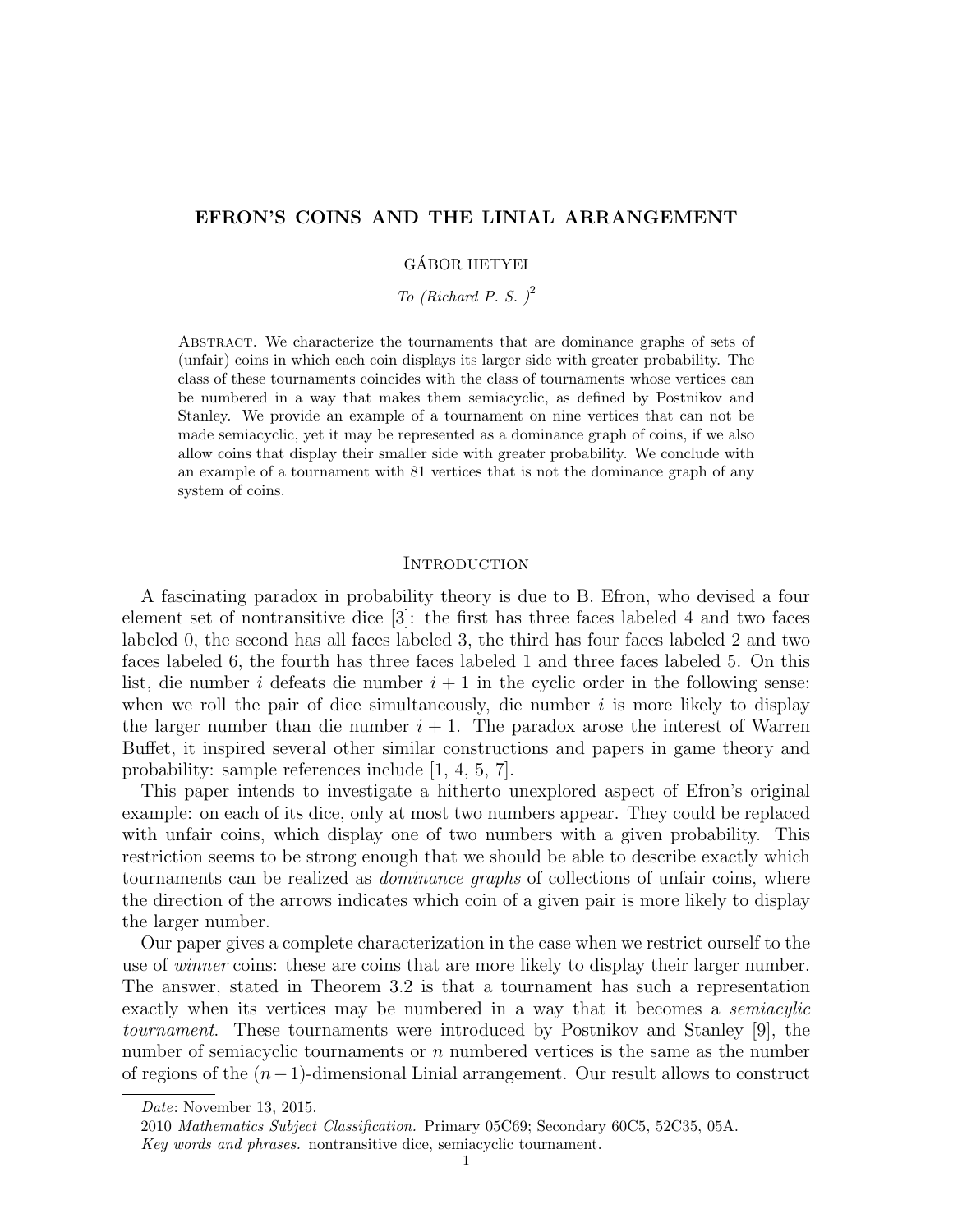## $\alpha$  GÁBOR HETYEI

an example of a tournament on 9-vertices that can not be represented using winner coins only. On the other hand, we will see that this example is representable, if we also allow the use of *loser* coins, that is, coins that are more likely to display their smaller number. However, as we will see in Theorem 4.3, any tournament that is not representable with a set of winner coins only, gives rise via a direct product operation to a tournament that is not representable by any set of coins. In particular, we obtain an example of a tournament on 81 vertices that can not be represented by any set of coins as a dominance graph. Our results motivate several open questions, listed in the concluding Section 5.

# 1. Preliminaries

1.1. Hyperplane arrangements. A hyperplane arrangement is a finite collection of codimension one hyperplanes in a finite dimensional vectorspace, together with the induced partition of the space into regions. The number of these regions may be expressed in terms of the Möbius function in the intersection lattice of the hyperplanes, using Zaslavsky's formula [10].

The Linial arrangement  $\mathcal{L}_{n-1}$  is the hyperplane arrangement

$$
x_i - x_j = 1 \quad 1 \le i < j \le n \tag{1.1}
$$

in the  $(n-1)$ -dimensional vector space  $V_{n-1} = \{(x_1, \ldots, x_n) \in \mathbb{R}^n : x_1 + \cdots x_n =$ 0}. We will use the combinatorial interpretation of the regions of  $\mathcal{L}_{n-1}$  in terms of semiacyclic tournaments, due to Postnikov and Stanley [9]. A tournament on the vertex set  $\{1, \ldots, n\}$  is a directed graph with no loops nor multiple edges, such that for each 2-element subset  $\{i, j\}$  of  $\{1, \ldots, n\}$ , exactly one of the directed edges  $i \rightarrow j$  and  $j \rightarrow i$  belongs to the graph. We may think of a tournament as the visual representation of the outcomes of all games in a championship, such that each team plays against each other team exactly once, and there is no "draw".

**Definition 1.1.** A directed edge  $i \rightarrow j$  is called an ascent if  $i < j$  and it is a descent if  $i > j$ . For any directed cycle  $C = (c_1, \ldots, c_m)$  we denote the number of directed edges that are ascents in the cycle by  $asc(C)$ , and the number of directed edges by  $desc(C)$ . A cycle is ascending if it satisfies  $\operatorname{asc}(C) \geq \operatorname{desc}(C)$ . A tournament on  $\{1, \ldots, n\}$  is semiacyclic if it contains no ascending cycle.

To each region R in  $\mathcal{L}_{n-1}$  we may associate a tournament on  $\{1,\ldots,n\}$  as follows: for each  $i < j$  we set  $i \to j$  if  $x_i > x_j + 1$  and we set  $j \to i$  if  $x_i < x_j + 1$ . Postnikov and Stanley, and independently Shmulik Ravid, gave the following characterization of the tournaments arising this way [9, Proposition 8.5]

**Proposition 1.2.** A tournament T on  $\{1, \ldots, n\}$  corresponds to a region R in  $\mathcal{L}_{n-1}$ if and only if T is semiacyclic. Hence the number  $r(\mathcal{L}_{n-1})$  of regions of  $\mathcal{L}_{n-1}$  is the number of semiacyclic tournaments on  $\{1, \ldots, n\}$ .

# 2. The coin model and its elementary properties

In this paper we will study  $n$  element sets of (fair and unfair) coins. Each coin is described by a triplet of real parameters  $(a_i, b_i, x_i)$  where  $a_i \leq b_i$  and  $x_i > 0$  hold (here  $i = 1, 2, \ldots, n$ . The ith coin has number the number  $a_i$  on one side and  $b_i$  on the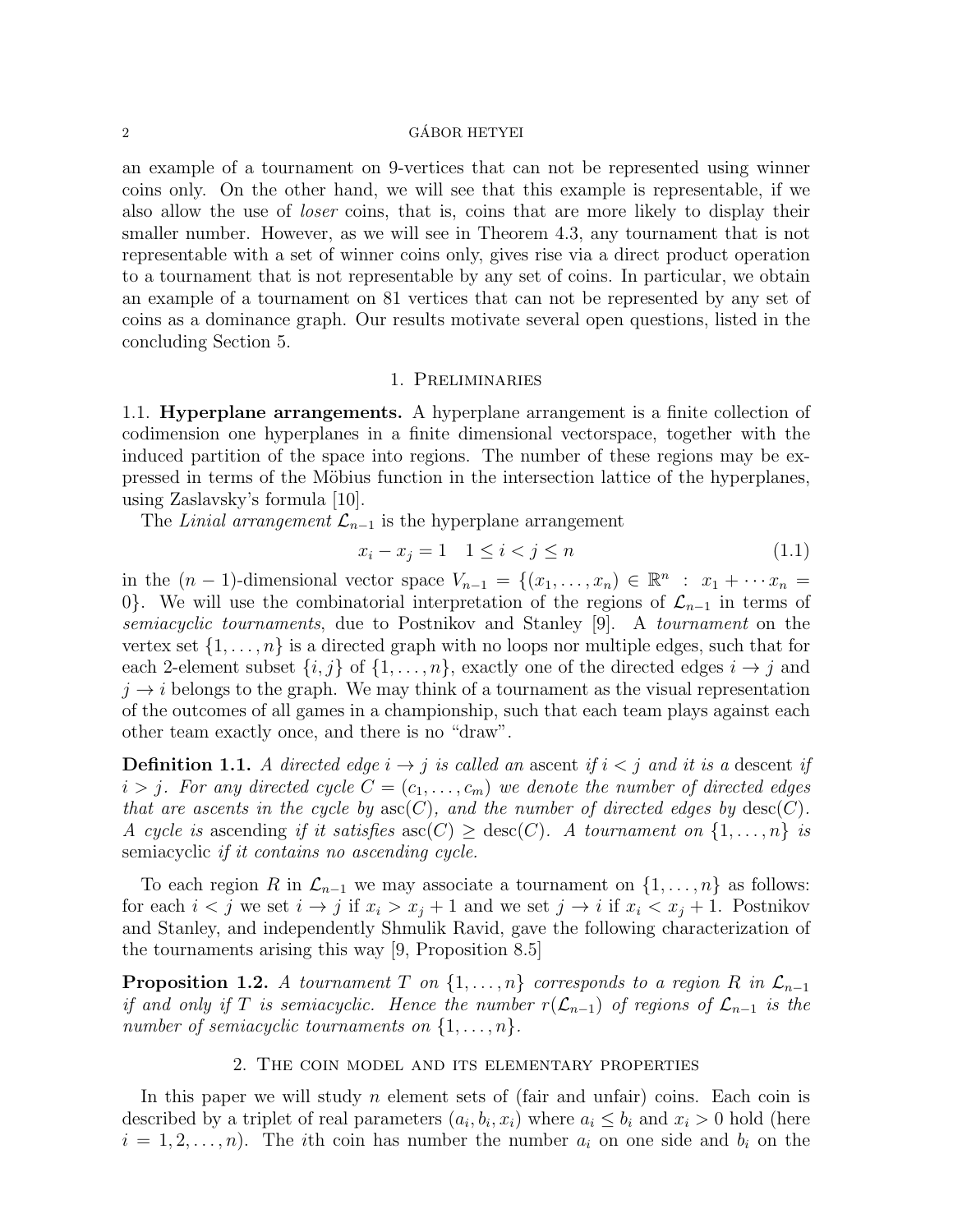other. After flipping it, it shows the number  $a_i$  with probability  $1/(1+x_i)$ , equivalently it shows the number  $b_i$  with probability  $x_i/(1 + x_i)$ . Note that, as  $x_i$  ranges over the set of all positive real numbers, the probability  $1/(1 + x_i)$  ranges over all numbers the open interval  $(0, 1)$ . We call the triplet  $(a_i, b_i, x_i)$  the type of the coin. We say that coin i dominates coin j if, after tossing both at the same time, the probability that coin  $i$ displays a strictly larger number than coin  $j$  is greater than the probability that coin i displays a strictly larger number. In other words, when we flip both coins, the one displaying the larger number "wins", the other one "loses", and we consider both coins displaying the same number a "draw". The coin that is more likely to win, dominates the other.

We represent the domination relation as the *dominance graph*, whose vertices are the coins and there is a directed edge  $i \rightarrow j$  exactly when coin i dominates coin j. We will be interested in the question, which tournaments may be represented as the dominance graph of a set of n coins.

Up to this point we made one, inessential simplification: we assume that  $x_i$  can not be zero or infinity, that is, no coin can land on the same side with probability 1. If we have such a coin, we may replace it with a coin of type  $(a, a, 1)$ , that is, a fair coin that has the same number written on both sides. Since we are interested only in dominance graphs as tournaments we will also require that for each pair of coins one dominates the other. After fixing the parameters  $a_i$  and  $b_i$  for each coin, this restriction will exclude the points of  $\binom{n}{2}$  $n_2$ ) hypersurfaces of codimension one from the set of possible values of  $(x_1, x_2, \ldots, n)$ , each hypersurface being defined by an equation involving a pair of variables  $\{x_i, x_j\}$ . The equations defining these surfaces may be obtained by replacing the inequality symbols with equal signs in the inequalities stated in Table 1 below. In particular, we assume that *different coins have different types*. In the rest of this section we will describe in terms of the types when the ith coin dominates the jth coin. To reduce the number of cases to be considered we first show that we may assume that no coin has the same number written on both sides. This is a direct consequence of the next lemma.

# Lemma 2.1.

Suppose there is a coin of type  $(a_i, b_i, x_i)$ , satisfying  $a_i = b_i$ . Replace this coin with a coin of type  $(a'_i, b_i, 1)$  where  $a'_i$  is any real number that is less than  $a_i$  but larger than any element in the intersection of the set  $\{a_1, b_2, a_2, b_2, \ldots, a_n, b_n\}$  with the open interval  $(-\infty, a_i)$ . Then modified system of coins has the same dominance graph.

*Proof.* We only need to verify that another coin j, of type  $(a_j, b_j, x_j)$  dominates a coin of type  $(a_i, a_i, x_i)$  if and only if it dominates a coin of type  $(a'_i, a_i, 1)$ . This is certainly the case when neither of  $a_j$  and  $b_j$  is equal to  $a_i$ , as these numbers compare to  $a_i$  the same way as to  $a'_i$ . We are left to consider the case when exactly one of  $a_j$  and  $b_j$  equals  $a_i$  (both can not equal because then there is no directed edge between i and j in the dominance graph).

**Case 1:**  $a_j = a_i$  and so  $a'_i < a_i = a_j < b_j$  hold. In the original system, as well as in the modified one, only coin  $j$  can win against coin  $i$  and it does so with a positive probability. We have  $j \to i$  in both dominance graphs.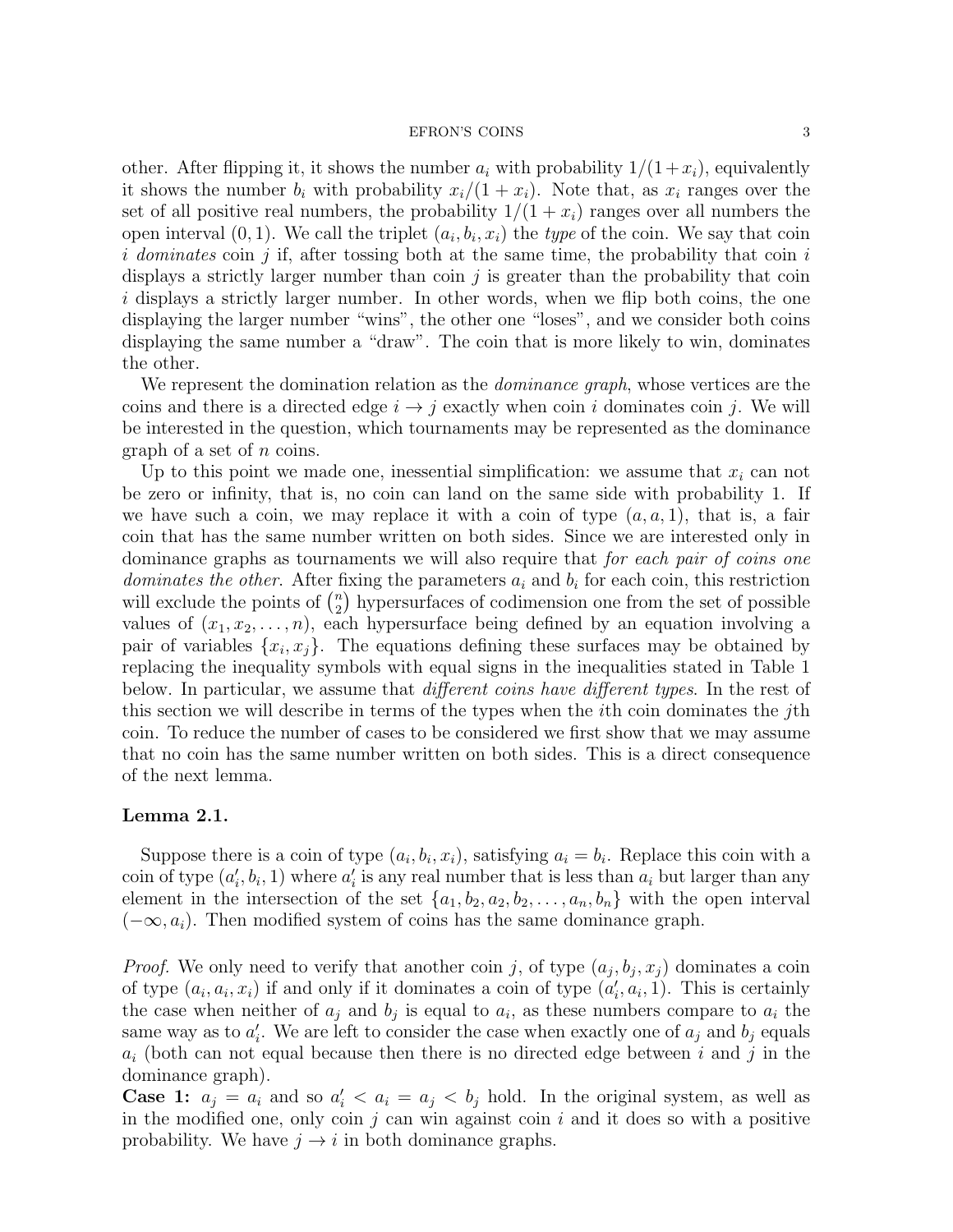### 4 GÁBOR HETYEI

**Case 2:**  $b_j = a_i$  and so  $a_j < a'_i < a_i = b_j$ . In the original system only coin j can lose (when it displays  $a_i$ ) so we have  $i \rightarrow j$  in the dominance graph. In the modified system, i can also lose sometimes, exactly when it displays  $a'_{i}$  (with probability  $1/2$ ) and coin j displays  $a_j$ . The probability of this event is  $1/(1 + x_j)/2$ . A draw can also occur, exactly when both coins display  $a_i = b_j$ , the probability of this event is  $x_j/(1 + x_j)/2$ . By subtracting these probabilities from 1 we obtain that the probability that  $j$  loses is exactly 1/2. This is more than the probability of i losing, as  $1/(1 + x_j)/2 < 1/2$ . Thus  $i \rightarrow j$  still holds in the dominance graph of the modified system.

From now on we will assume that the type  $(a_i, b_i, x_i)$  of each coin satisfies  $a_i < b_i$ . If the type also satisfies  $x_i > 1$  then we call the coin a *winner*, if it satisfies  $x_i < 1$ , we call it a loser. Note that a loser coin can dominate a winner coin under the appropriate circumstances, these terms refer to the fact whether the coin is more likely to display its larger or smaller value. Note that a coin satisfies  $x<sub>i</sub> = 1$  exactly when it is a *fair* coin.

In several results we will list our coins in *increasing lexicographic order of their types*.

**Definition 2.2.** We say that the type  $(a_i, b_i, x_i)$  is lexicographically smaller than the type  $(a_j, b_j, x_j)$ , if one of the following holds:

(1)  $a_i < a_j$ ; (2)  $a_i = a_j$  and  $b_i < b_j$ ; (3)  $a_i = a_j, b_i = b_j \text{ and } x_i < x_j.$ 

**Theorem 2.3.** Assume we list the coins in increasing lexicographic order by their types, comparing the coordinates left to right. Then, for  $i < j$ , we have  $i \rightarrow j$  if and only if exactly one of the following conditions is satisfied:

- (1)  $a_i = a_j < b_i < b_j$  and  $1/x_i > 1/x_i + 1$ ;
- (2)  $a_i < a_j < b_i < b_i$  and  $x_i > 1$ ;
- (3)  $a_i < a_j < b_i = b_j$  and  $x_i > x_j + 1$ ;
- (4)  $a_i < a_j < b_i < b_j$  and  $(1/x_i + 1)(x_j + 1) < 2$ .

*Proof.* Assuming that  $(a_i, b_i) \leq (a_j, b_j)$  holds in the lexicographic order, the six cases corresponding to the six lines of Table 1 below are a complete and pairwise mutually exclusive list of possibilities. The statement on the first line of Table 1 is obvious, and

| Relation between $(a_i, b_i)$ and $(a_i, b_j)$ | $i \rightarrow j$ exactly when |
|------------------------------------------------|--------------------------------|
| $(a_i, b_i) = (a_i, b_i)$                      | $x_i > x_j$                    |
| $a_i = a_j < b_i < b_j$                        | $1/x_i > 1/x_i + 1$            |
| $a_i < a_j < b_i < b_i$                        | $x_i > 1$                      |
| $a_i < a_j < b_i = b_j$                        | $x_i > x_j + 1$                |
| $a_i < a_j < b_i < b_j$                        | $(1/x_i+1)(x_i+1) < 2$         |
| $a_i < b_i \leq a_j < b_j$                     | never                          |

TABLE 1. Characterization of the dominance relation in terms of the types

 $x_i > x_j$  can not happen as  $(a_i, b_i, x_i)$  comes before  $(a_i, b_i, x_j)$  in the lexicographic order exactly when  $x_i \leq x_j$  holds. The description on the third line is also clear, coin i wins exactly when it displays  $b_i$ , otherwise it loses. The last line is also obvious: coin j can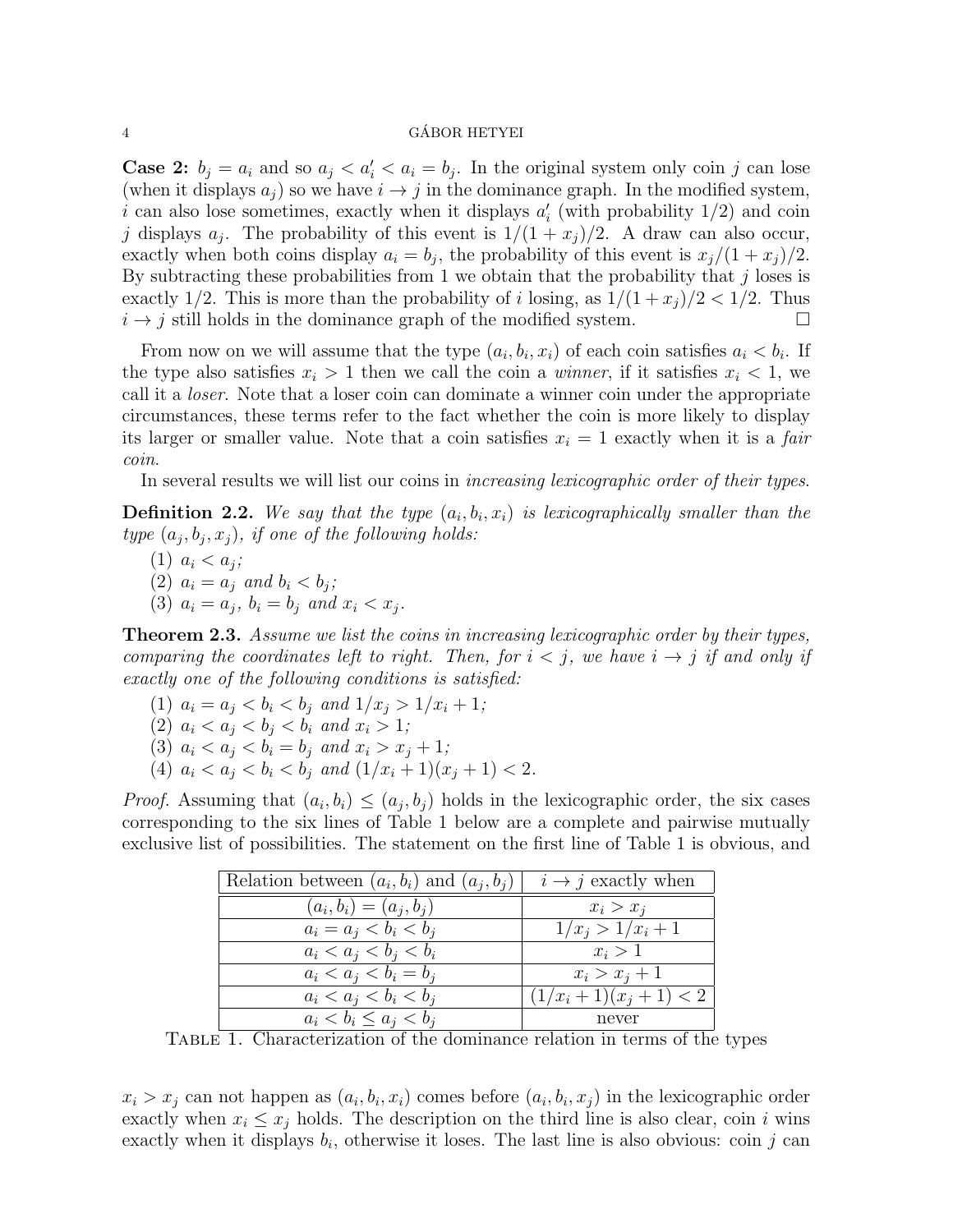not lose in that case and it wins with a positive probability. The remaining lines require just a little more attention.

To prove the statement on the second line, observe first that coin  $i$  wins exactly when it displays  $b_i$  and coin j displays  $a_j$ , and it loses exactly when coin j displays  $b_j$ (regardless the outcome of tossing coin i). Thus  $i \rightarrow j$  exactly when

$$
\frac{x_i}{x_i+1} \cdot \frac{1}{x_j+1} > \frac{x_j}{x_j+1}
$$

which is equivalent to  $1/x_i + 1 < 1/x_j$ . The statement on the fourth line is completely analogous, only easier.

We are left to prove the statement on the fifth line. In this case, coin  $i$  wins exactly when it displays  $b_i$  and coin j displays  $a_j$ , and it loses in all other cases (there is never a draw). Therefore coin i dominates coin j if and only the probability of i winning is more than  $1/2$ , that is, we have

$$
\frac{x_i}{x_i+1} \cdot \frac{1}{x_j+1} > \frac{1}{2}.
$$

This is obviously equivalent to the statement on the last line.

 $\Box$ 

## 3. Winner coins represent semiacyclic tournaments

In this section we give a complete description of all tournaments that may be realized as the domination graph of a system of coins that has only winner and fair coins. In proving our main result, the following lemma plays an important role.

**Lemma 3.1.** Assume that the ith coin, of type  $(a_i, b_i, x_i)$  dominates the jth coin, of type  $(a_j, b_j, x_j)$  and that the jth coin is not a loser coin. Then we must have  $b_i \geq b_j$ .

*Proof.* Assume by way of contradiction that  $b_j > b_i$  holds. The jth coin wins whenever it displays  $b_j$ , and this happens with probability  $x_j/(1 + x_j) \geq 1/2$ . We obtain that  $i \rightarrow j$  can not hold, a contradiction.

**Theorem 3.2.** Assume a set of n winner and fair coins is listed in increasing lexicographic order of their types. If the domination graph is a tournament, it must be semiacyclic. Conversely every semiacyclic tournament is the domination graph of a set of winner coins.

*Proof.* Assume we are given an *n*-element set of winner and fair coins whose domination graph is a tournament and that the coins are listed in increasing lexicographic order of their types. Consider a cycle  $(i_1, i_2, \ldots, i_k)$  in the domination graph. Repeated use of Lemma 3.1 yields  $b_{i_1} \geq b_{i_2} \geq \cdots \geq b_{i_k} \geq b_{i_1}$ , implying  $b_{i_1} = \cdots = b_{i_k}$ . As a consequence, using the fourth line in Table 1, we have  $x_{i_{j+1}} < x_{i_j} - 1$  whenever  $i_j < i_{j+1}$  and  $x_{i_{j+1}} < x_{i_j} + 1$  whenever  $i_{j+1} < i_j$ , for  $j = 1, \ldots, k-1$ . Similarly, we have  $x_{i_1} < x_{i_k} - 1$  whenever  $i_k < i_1$  and  $x_{i_1} < x_{i_k} + 1$  whenever  $i_1 < i_k$ . In other words, the last coordinate of the type increases by more than 1 at each ascent, and it increases by less than 1 at each descent. Therefore, a cycle can not be an ascending cycle, and the tournament must be semiacyclic.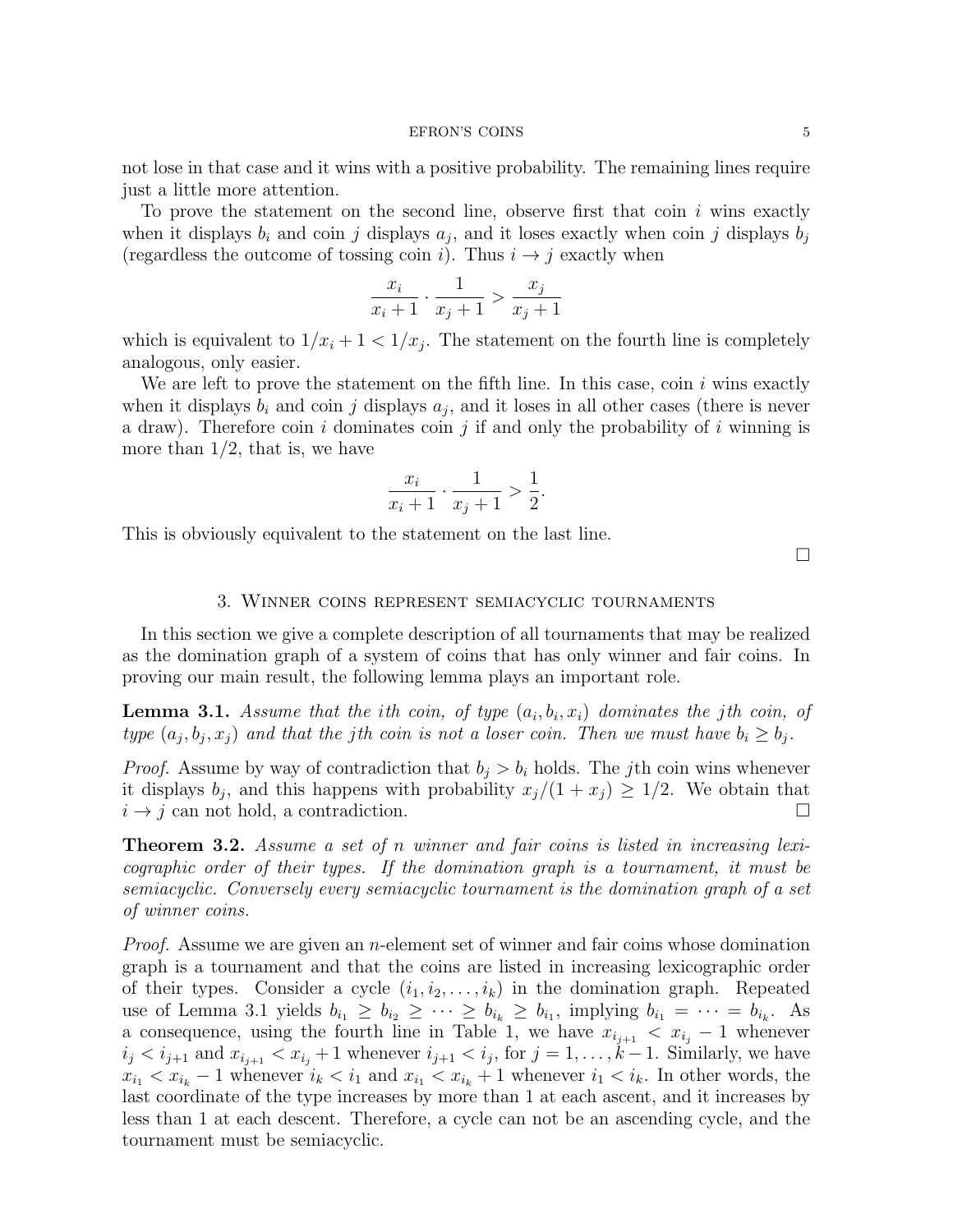## $6 \rightarrow$  GÁBOR HETYEI

Conversely, consider a semiacyclic tournament T on  $\{1,\ldots,n\}$ . By Proposition 1.2 this tournament corresponds to a region of the Linial arrangement  $\mathcal{L}_{n-1}$  in the following way. For each  $i < j$  we have  $i \to j$  if  $x_i > x_j + 1$  and we have  $j \to i$  if  $x_i <$  $x_i + 1$ , where  $(x_1, \ldots, x_n)$  is an arbitrary point in the region. Note that some of the coordinates must be negative or zero here, as we have  $x_1 + \cdots + x_n = 0$ . Introducing  $r := \max\{|x_1| + 1, \ldots, |x_n| + 1\}$  and  $x'_i = x_i + r$ , we obtain a vector  $(x'_1, \ldots, x'_n)$  whose coordinates are all positive, and satisfy  $i \to j$  if  $x'_i > x'_j + 1$  and  $j \to i$  if  $x'_i < x'_j + 1$ , for each  $i < j$ . Consider now the set of n coins where the *i*<sup>th</sup> coin has type  $(i, n+1, x'_i)$ . By the fourth line of Table 1, the dominance graph of this set of coins is precisely  $T$ .  $\Box$ 

The proof of Theorem 3.2 also has the following consequence.

Corollary 3.3. If a set of coins does not contain loser coins and its dominance graph is a tournament, then this tournament is also the dominance graph of a set of winner coins that all have the same number on one of their sides.

Analogous results may also be stated for loser and fair coins. In analogy to Lemma 3.1 we can make the following observation.

**Lemma 3.4.** Assume that the ith coin, of type  $(a_i, b_i, x_i)$  dominates the jth coin, of type  $(a_j, b_j, x_j)$  and that the ith coin is not a winner coin. Then we must have  $a_i \ge a_j$ .

The proof is completely analogous and omitted. Lemma 3.4 may be used to prove the following result.

**Theorem 3.5.** Assume a set of n loser and fair coins is listed in increasing lexicographic order of their types. If the domination graph is a tournament, it must be semiacyclic. Conversely every semiacyclic tournament is the domination graph of a set of loser coins.

Proof. The proof is analogous to that of Theorem 3.2. Consider first the dominance graph of a set of  $n$  loser and fair coins and assume it is a tournament. We may use Lemma 3.4 to show that, in this dominance graph, all vertices contained in a cycle must have the same first coordinate. The role played by the fourth line of Table 1 is taken over by the second line, which may be used to show that the reciprocal of the third coordinate of the type increases by more than 1 after each ascent, and it decreases by less than 1 after each descent. Again we obtain that the dominance graph can not contain an ascending cycle.

Conversely, given a semiacyclic tournament T on the vertex set  $\{1,\ldots,n\}$ , consider a point  $(x_1, \ldots, x_n)$  satisfying  $x_1 + \cdots + x_n = 0$ , such that for each  $i < j$  we have  $i \to j$  if  $x_i > x_j + 1$  and we have  $j \to i$  if  $x_i < x_j + 1$ . Let us set  $r := \max\{|1/x_1| +$  $1, \ldots, |1/x_n|+1$  and let us define  $x'_i$  by  $x'_i = r-1/x_i$  for  $i = 1, \ldots, n$ . Consider the set of *n* coins where the *i*th coin has type  $(0, i, x'_i)$  for  $i = 1, ..., n$ . The dominance graph of this set of coins is  $T$ .

In analogy to Corollary 3.3, the proof of Theorem 3.5 also has the following consequence.

Corollary 3.6. If a set of coins does not contain winner coins and its dominance graph is a tournament, then this tournament is also the dominance graph of a set of loser coins that all have the same number on one of their sides.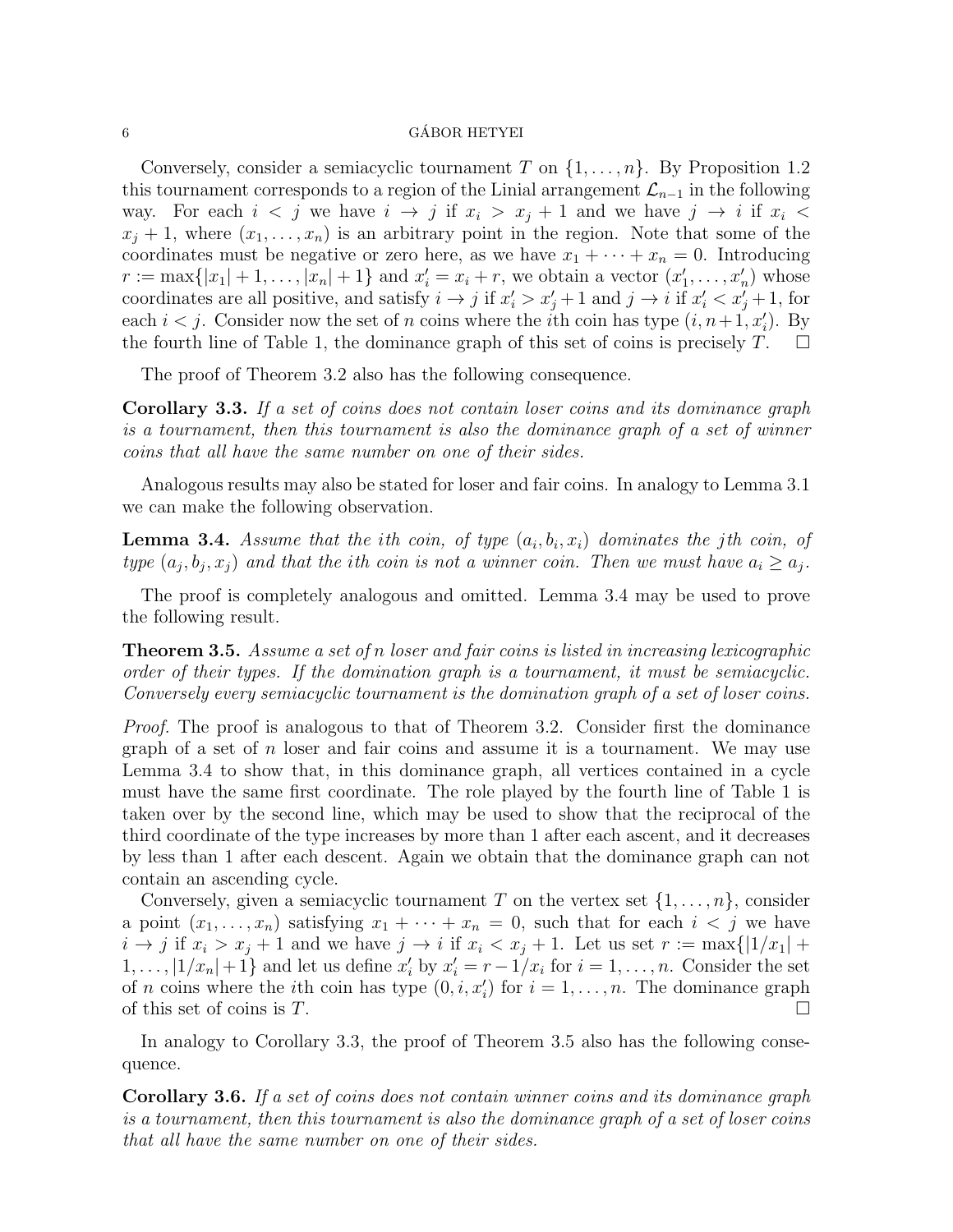We conclude this section by an example of a tournament T whose vertices can not be labeled in an order that would make T semiacyclic. As a consequence, T can not be the dominance graph of a set of coins that does not contain winner, as well as loser coins. Our example will use a direct product construction, which we will reuse later, thus we make a separate definition.

**Definition 3.7.** Given two tournaments  $T_1$  and  $T_2$  on the vertex sets  $V_1$  and  $V_2$  respectively, we define their direct product  $T_1 \times T_2$  as follows. Its vertex set is  $V_1 \times V_2$  and we set  $(u_1, v_1) \rightarrow (u_2, v_2)$  if either  $u_1 \rightarrow v_1$  belongs to  $T_1$  or we have  $u_1 = v_1$  and  $u_2 \rightarrow v_2$ belongs to  $T_2$ .

This direct product operation is not commutative, but it is associative in the following sense: given k tournaments  $T_1, \ldots, T_k$  on their respective vertex sets  $V_1, \ldots, V_k$ , the vertex set of  $T_1 \times \cdots \times T_k$  (where parentheses may be inserted in any order) is identifiable with the set of all k-tuples  $(v_1, \ldots, v_k)$ , where, for each i,  $v_i$  belongs to  $V_i$ . The edge  $(u_1, \ldots, u_k) \to (v_1, \ldots, v_k)$  belongs to  $T_1 \times \cdots \times T_k$  exactly when  $u_i \to v_i$  belongs to  $T_i$ for the least *i* such that  $u_i \neq v_i$ .

**Proposition 3.8.** Let  $C_3$  denote the 3-cycle. Then for any numbering of the vertex set of  $C_3 \times C_3$ , the resulting labeled tournament is not semiacyclic.

*Proof.* Let us identify the vertices of  $C_3$  with 0, 1 and 2 in the order that  $0 \to 1$ ,  $1 \to 2$ ,  $2 \rightarrow 0$  belong to  $C_3$ . The vertex set of  $C_3 \times C_3$  is then the set of ternary strings of length 2. Assume, by way of contradiction, that there is a labeling of these ternary strings that makes  $C_3 \times C_3$  a semiacyclic tournament.

For each  $u \in \{0, 1, 2\}$  the cyclic permutation  $(u0, u1, u2)$  is an automorphism of the tournament  $(C_3 \times C_3)$ . Hence, without loss of generality, we may assume that in the set  $\{u0, u1, u2\}$  the vertex u0 has the least label. As a consequence, the edge  $u0 \rightarrow u1$ is an ascent for each u. The cycle  $(00, 01, 10, 11, 20, 21)$  has 6 edges, and contains at least 3 ascents, thus it is an ascending cycle, in contradiction of having a semiacyclic tournament.

## 4. General sets of coins

We begin with showing that the tournament  $C_3 \times C_3$  introduced in Proposition 3.8 can be represented with a set of coins, if we allow both winner and loser coins.

*Example* 4.1. We represent the vertices of  $C_3 \times C_3$  with the set of coins given in Table 2.

| vertex                                          | $($ ) $($                                             |                   | 02                         |
|-------------------------------------------------|-------------------------------------------------------|-------------------|----------------------------|
| $\operatorname{coin}(a, b, x)$                  | $(3, 6, 1 + \delta)$                                  | (2,6,3/2)         | $(1,6,2+2\delta)$          |
| vertex                                          |                                                       |                   | 22                         |
| $\operatorname{coin}(a, b, x)$                  | $(5, 12, 1/(s+1+2\varepsilon))$ $(5, 11, 1/(s+1/2)))$ |                   | $(5,10,1/(s+\varepsilon))$ |
| vertex                                          |                                                       |                   |                            |
| $\operatorname{coin}(a, b, x)$                  | $(4, 9, 1/(r+1+2\varepsilon))$                        | $(4,8,1/(r+1/2))$ | $(4,7,1/(r+\varepsilon))$  |
| TABLE 2. A coin-representation $C_3 \times C_3$ |                                                       |                   |                            |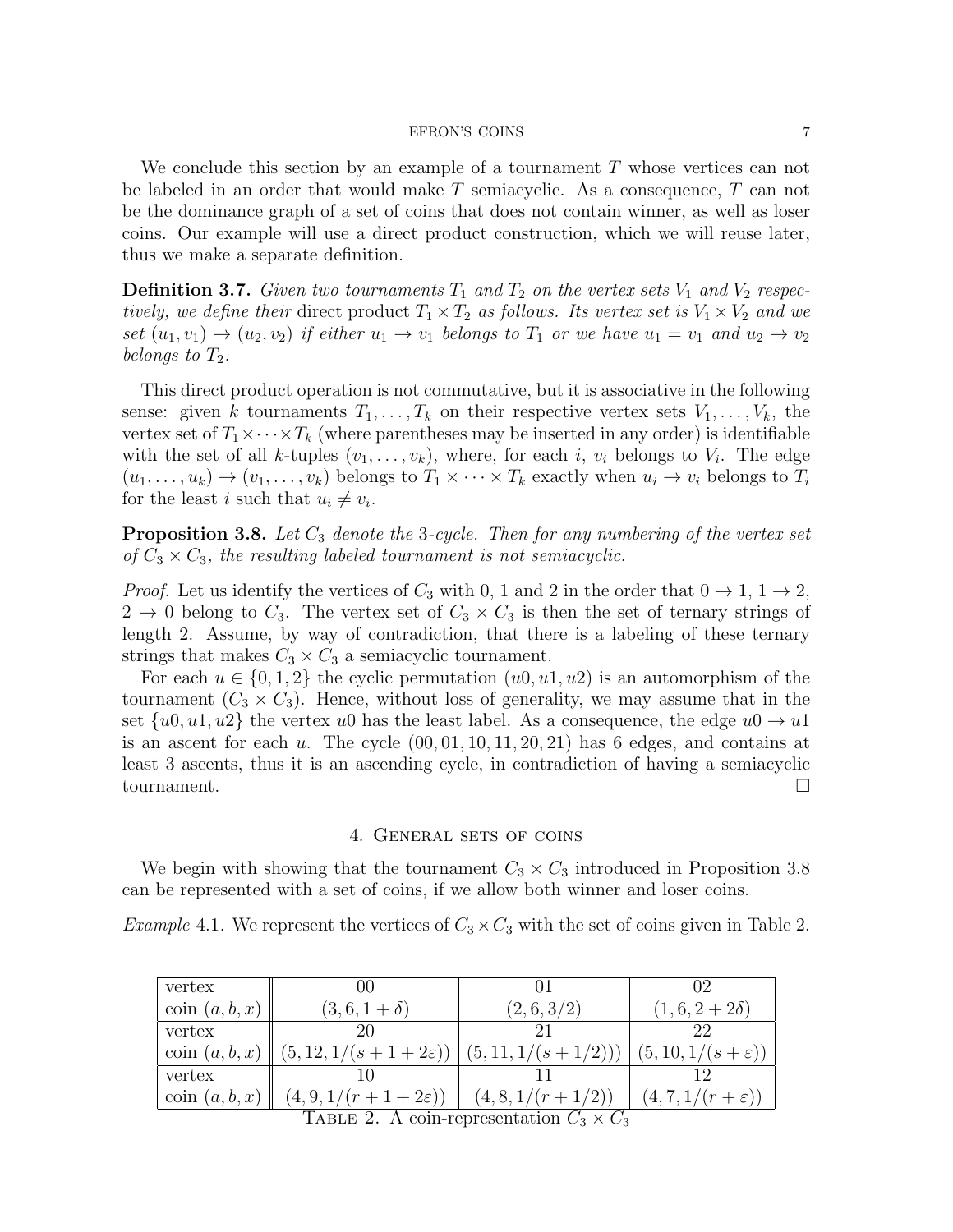### $\alpha$  GÁBOR HETYEI

Here r, s,  $\varepsilon$  and  $\delta$  are positive real numbers, whose values we determine below. Initially we only require  $r > 1$  and  $s > 1$  which makes all coins loser except for the ones representing  $(0, 0)$ ,  $(0, 1)$  and  $(0, 2)$ .

To assure  $00 \rightarrow 01 \rightarrow 02 \rightarrow 00$  we need

$$
2 + 2\delta < 3/2 + 1
$$
,  $3/2 < 1 + \delta + 1$ , and  $2 + 2\delta > 1 + \delta + 1$ .

All three are satisfied if and only if we have

$$
0 < \delta < 1/4. \tag{4.1}
$$

To assure  $20 \rightarrow 21 \rightarrow 22 \rightarrow 20$  we need

$$
r+1/2 < r+\varepsilon+1, \quad r+1+2\varepsilon < r+1/2+1, \quad \text{and} \quad r+1+2\varepsilon > r+\varepsilon+1.
$$

All three are satisfied if and only if we have

$$
0 < \varepsilon < 1/4. \tag{4.2}
$$

Note that condition  $(4.2)$  is independent of the value of r, and we may replace r with s in the above calculations. Therefore to assure  $10 \rightarrow 11 \rightarrow 12 \rightarrow 10$  we also need to make sure (4.2), and this is a sufficient condition.

Note next, that any coin  $(4, b_1, x_1)$  representing a vertex of the form  $2v_1$  is dominated by any coin  $(5, b_2, x_2)$  representing a vertex of the form  $1v_2$ . Indeed, with probability  $1/(1+x_1) > 1/2$  the first coin displays 4 and loses.

Next we make sure that any coin  $(4, b_1, x_1)$  representing a vertex of the form  $2v_1$ dominates any coin  $(a_2, 6, x_2)$  representing a vertex of the form  $0v_2$ . We have  $a_2 < 4 <$  $6 < b_1$  and, using line 5 of Table 1 we get that

$$
(1 + 1/x_2)(1 + x_1) > 2
$$

needs to be satisfied. Substituting the least value o  $x_1$  and the largest value of  $x_2$  we get

$$
\left(1 + \frac{1}{2 + 2\delta}\right)\left(1 + \frac{1}{r + 1 + 2\varepsilon}\right) > 2
$$

This inequality is equivalent to

$$
r < \frac{2}{1+\delta} - 2\varepsilon. \tag{4.3}
$$

Finally, we want to make sure that any coin  $(5, b_1, x_1)$  representing a vertex of the form  $2v_1$  is dominated by any coin  $(a_2, 6, x_2)$  representing a vertex of the form  $0v_2$ . We have  $a_2 < 5 < 6 < b_1$  and, using line 5 of Table 1 we get that

$$
(1+1/x_2)(1+x_1) < 2
$$

needs to be satisfied. Substituting the largest value o  $x_1$  and the least value of  $x_2$  we get

$$
\left(1+\frac{1}{1+\delta}\right)\left(1+\frac{1}{s+\varepsilon}\right) < 2.
$$

This inequality is equivalent to

$$
s > \frac{2+\delta}{\delta} - \varepsilon. \tag{4.4}
$$

The conditions  $(4.1)$ ,  $(4.2)$ ,  $(4.3)$  and  $(4.4)$  may be simultaneously satisfied, by setting  $\delta = 0.1, \, \varepsilon = 0.1, \, r = 1.6$  and  $s = 22$ , for example.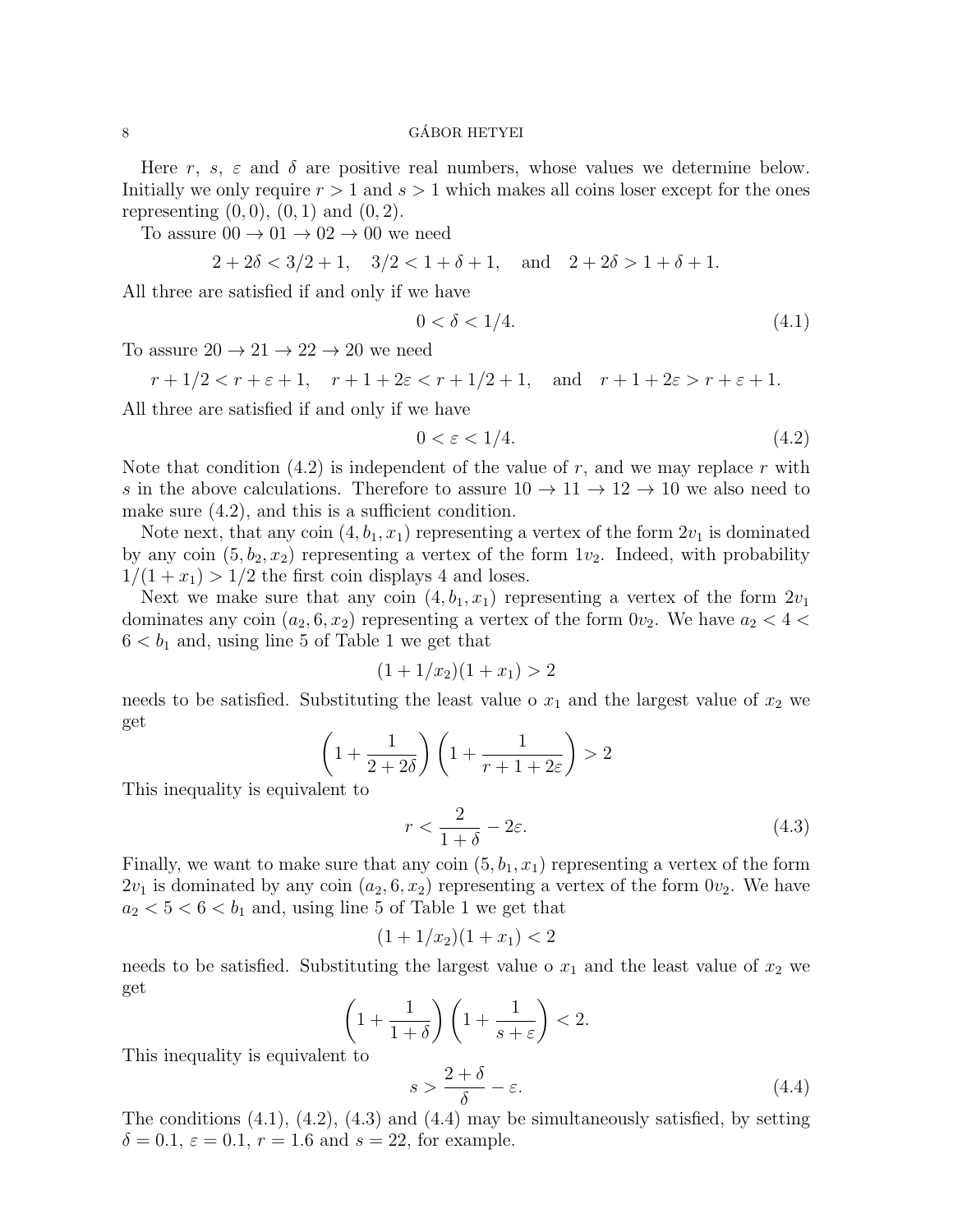Example 4.1 proves that among the dominance graphs of systems of coins there are some that can not be labeled to become semiacyclic tournaments. On the other hand Theorems 3.2 and 3.5 imply an important necessary condition for a tournament to be the dominance graph of a system of coins.

**Corollary 4.2.** If a tournament T may be represented as the dominance graph of a system of coins, then its vertex set V may be written as a union  $V = V_1 \cup V_2$ , such that the full subgraphs induced by  $V_1$  and  $V_2$ , respectively, may be labeled to become semiacyclic tournaments.

Indeed, given a system of coins whose dominance graph is  $T$ , we may choose  $V_1$  to be the set of winner and fair coins and  $V_2$  to be the set of loser and fair coins (we do not have to include the fair coins on both sets) and then apply Theorems 3.2 and 3.5.

We conclude this section with an example of a tournament that can not be the dominance graph of any system of coins. Our example is  $C_3 \times C_3 \times C_3 \times C_3$ . The fact this tournament is not the dominance graph of any system of coins, of a direct consequence of Proposition 3.8 and the next theorem.

**Theorem 4.3.** Suppose the tournaments  $T_1$  and  $T_2$  have the property that they are not semiacyclic for any ordering of their vertex sets. Then the tournament  $T_1 \times T_2$  can not be the dominance graph of any system of coins.

*Proof.* Let us denote the vertex set of  $T_1$  and  $T_2$ , respectively, by  $V_1$  and  $V_2$ , respectively. Assume, by way of contradiction, that  $T_1 \times T_2$  is the dominance graph of a system of coins. As noted in Corollary 4.2, we may then write  $V_1 \times V_2$  as a union  $V_1 \times V_2 = W_1 \cup W_2$ such that the restriction of  $T_1 \times T_2$  to either of  $W_1$  or  $W_2$  can be labeled to become a semiacyclic tournament. For a fixed  $v_1 \in V_1$ , the restriction of  $T_1 \times T_2$  to the set  $\{(v_1, v_2) : v_2 \in V_2\}$  is isomorphic to  $T_2$ . Indeed, the first coordinate is the same for all vertices in the set and identifying each  $(v_1, v_2)$  with  $v_2$  yields an isomorphism. Since  $T_2$  can not be ordered to be semiacyclic, we obtain that  $\{(v_1, v_2) : v_2 \in V_2\}$  can not be entirely contained in  $W_2$ . As a consequence, for each  $v_1 \in V_1$  we can pick an  $f(v_1) \in V_2$  such that  $(v_1, f(v_1))$  belongs to  $W_1$ . Consider now the restriction of  $T_1 \times T_2$ to the set  $\{(v_1, f(v_1)) : v_1 \in V_1\}$ . This restriction is isomorphic to  $T_1$ , an isomorphism is given by  $(v_1, f(v_1)) \mapsto v_1$ . Since  $T_1$  can not be labeled to become a semiacyclic tournament, neither can the restriction of  $T_1 \times T_2$  to the set  $W_1$  that properly contains  $\{(v_1, f(v_1)) : v_1 \in V_1\}$ . We obtained a contradiction.

# 5. Concluding remarks

Theorem 3.2 motivates the question, how to describe those tournaments that can not be made semiacyclic, no matter how we order their vertices. Postnikov and Stanley have given a list of five cycles [9, Theorem 8.6], one of which must appear if the tournament (with numbered vertices) is not semiacyclic. Our question is different here, as we are allowed to choose our own numbering on the vertices.

Conjecture 5.1. There is a finite list of tournaments that are minimally not semiacyclic in the sense, that removing any of their vertices allows the numbering of the remaining vertices in a semiacyclic way.

We wish to make the analogous conjecture for dominance graphs of systems of coins.